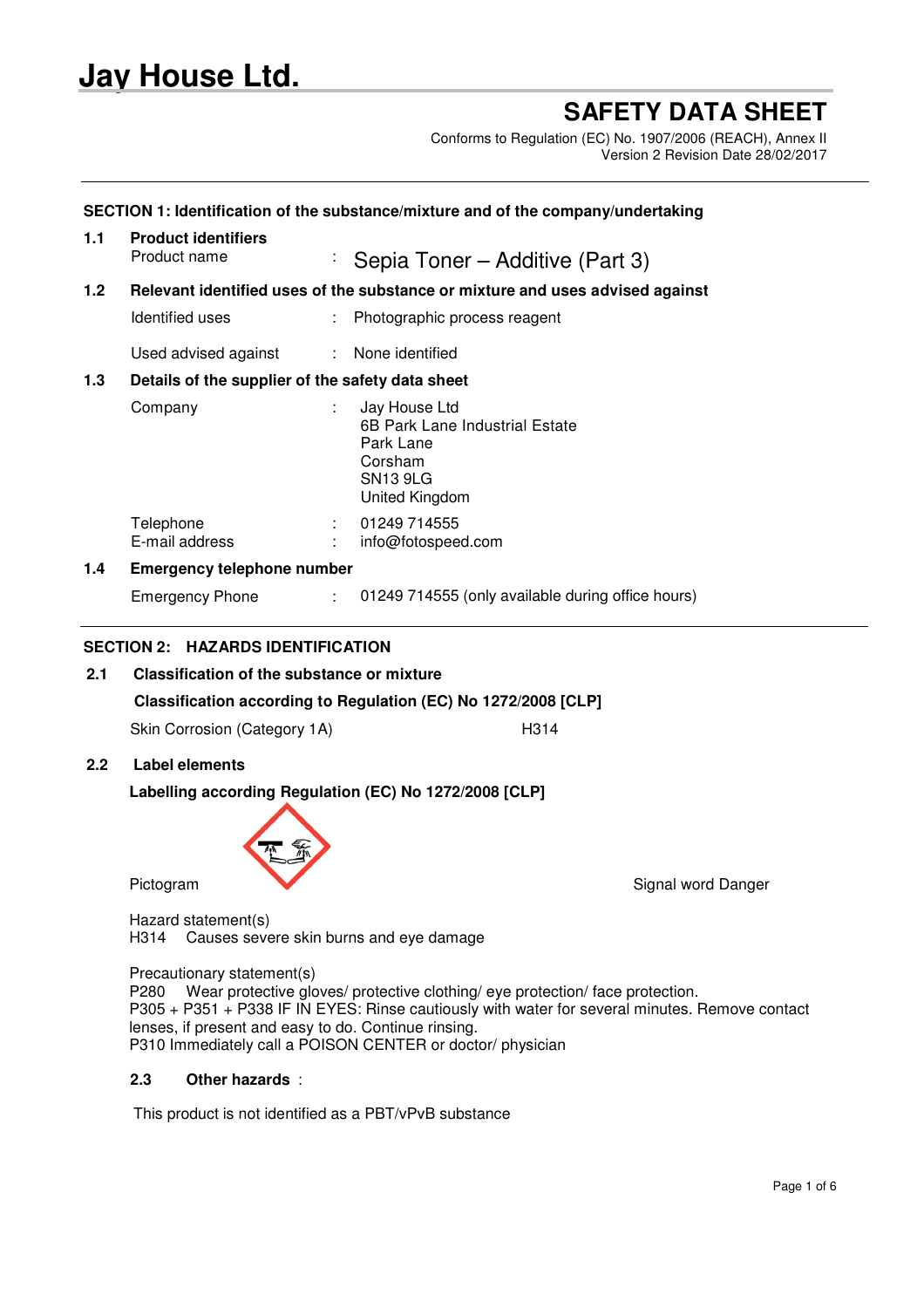## **SECTION 3: COMPOSITION/INFORMATION ON INGREDIENTS**

## **3.2 Mixtures**

| <b>CAS No.</b>                                                                  | EC No.    | Index No.              | <b>Classification</b> | Concentration |  |
|---------------------------------------------------------------------------------|-----------|------------------------|-----------------------|---------------|--|
| Sodium Hydroxide                                                                |           |                        |                       |               |  |
| 1310-73-2                                                                       | 215-185-5 | $ 011 - 002 - 00 - 6 $ | Skin Corr. 1A; H314   | 8-10%         |  |
| For the full text of the H-Statements mentioned in this Section, see Section 16 |           |                        |                       |               |  |

## **SECTION 4: FIRST AID MEASURES**

## **4.1 Description of first aid measures**

#### **If inhaled**

Unlikely to occur during intended use. If vapour or mists are breathed in, move person into fresh air. If not breathing, give artificial respiration.

## **In case of skin contact**

Remove contaminated clothing. Wash with soap/cleanser and rinse with plenty of water. If irritation persists or there are signs of skin damage obtain medical attention.

#### **In case of eye contact**

Rinse thoroughly with plenty of water for at least 15 minutes. Take care not to wash the chemical from one eye to the other. Obtain immediate medical attention.

#### **If swallowed**

Never give anything by mouth to an unconscious person. If person is conscious, rinse mouth with water and give plenty of water to drink. Seek immediate medical attention.

- **4.2 Most important symptoms and effects, both acute and delayed** When properly handled, the product is not dangerous for human health.
- **4.3 Indication of any immediate medical attention and special treatment needed** No data available

## **SECTION 5: FIREFIGHTING MEASURES**

#### **5.1 Extinguishing media**

## **Suitable extinguishing media**

This product is not combustible. Use media such as alcohol/aqueous foam, dry chemical, or carbon dioxide or water spray/fog which is suitable and appropriate for any surrounding fire.

## **Unsuitable extinguishing media**

None.

## **5.2 Special hazards arising from the substance or mixture**

Highly dependent on combustion conditions. May produce decomposition fumes and combustion products if involved in a fire.

## **5.3 Advice for firefighters**

Do not breathe decomposition products and fumes. Use approved self-contained breathing apparatus. Wear fire retardant clothing. Use water spray to cool containers. Use water fog to disperse vapours and leaks that have not ignited. Prevent runoff from fire control from entering waterways. Large fires should only be dealt with by trained personnel.

## **SECTION 6: ACCIDENTAL RELEASE MEASURES**

## **6.1 Personal precautions, protective equipment and emergency procedures**

Use suitable personal protective equipment (refer to Section 8 for details). Avoid breathing vapours or mists. Ensure adequate ventilation.

#### **6.2 Environmental precautions**

Prevent further leakage or spillage if safe to do so. Do not let product enter drains or watercourses.

## **6.3 Methods and materials for containment and cleaning up**

Absorb in inert material such as sand or non-combustible granules. Scoop up and place in a plastic container and dispose of in a manner consistent with applicable regulations.

## **6.4 Reference to other sections**

For disposal see section 13.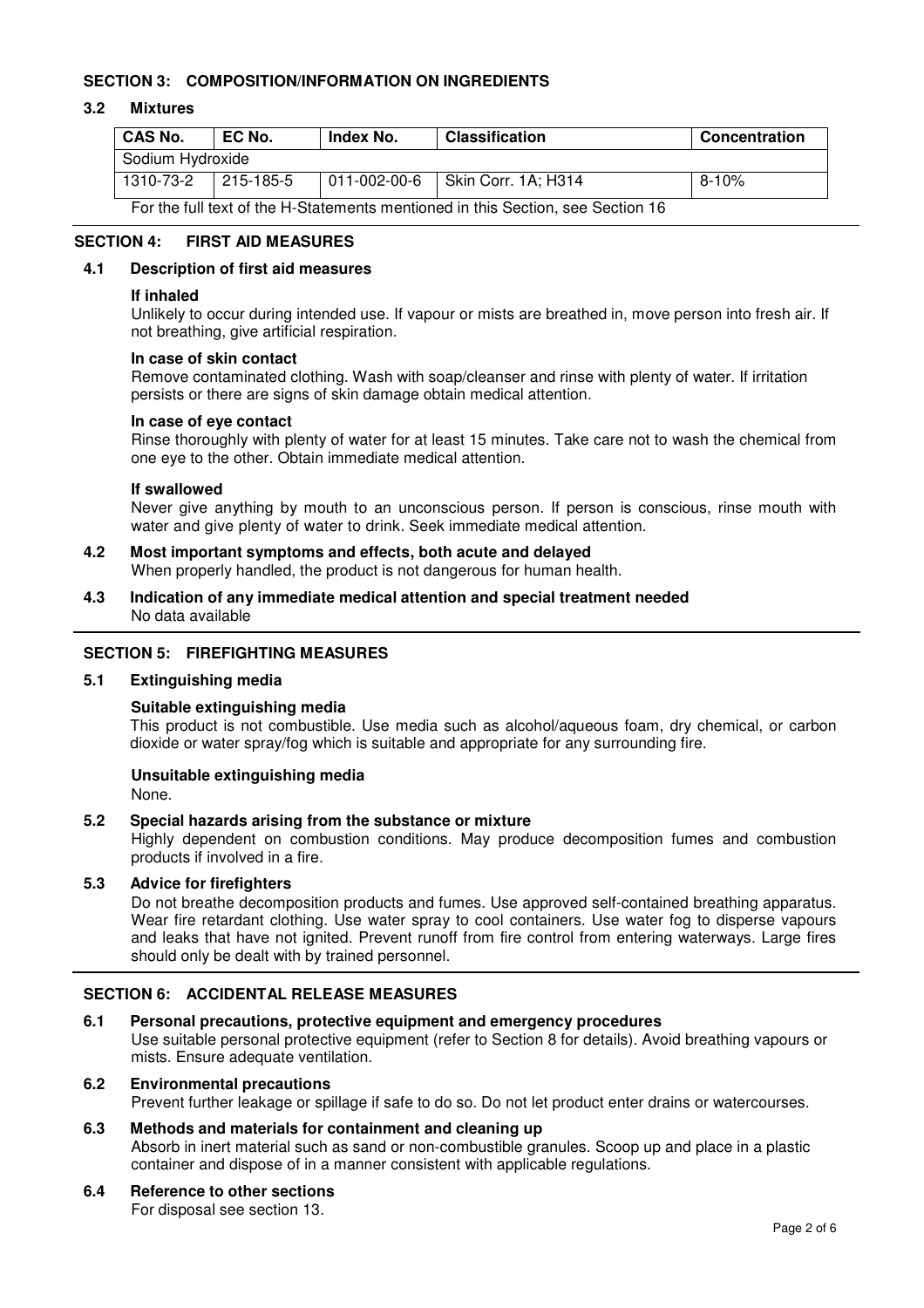## **SECTION 7: HANDLING AND STORAGE**

## **7.1 Precautions for safe handling**

Avoid contact with skin and eyes. Avoid inhalation of vapour or mist.

#### **7.2 Conditions for safe storage, including any incompatibilities**

Store in cool place. Keep container tightly closed in a dry and well-ventilated place. Containers which are opened must be carefully resealed and kept upright to prevent leakage. Do not store near acids.

#### **7.3 Specific end use(s)**

No data available

## **SECTION 8: EXPOSURE CONTROLS/PERSONAL PROTECTION**

#### **8.1 Control parameters**

## **Components with occupational exposure limits**

| Component        | <b>CAS No.</b> | Reference<br>period | <b>Exposure Limit</b> | <b>Basis</b> |
|------------------|----------------|---------------------|-----------------------|--------------|
| Sodium hydroxide | 1310-73-2      | 8hr TWA             | 2 mg/m <sup>3</sup>   | EH40 WEL     |

## **8.2 Exposure controls**

#### **Appropriate engineering controls**

Use in well ventilated areas. Use mechanical ventilation in poorly ventilated areas.

## **Personal protective equipment**

#### **Eye/face Protection**

Use equipment for eye protection tested and approved under appropriate standards such as EN 166.

#### **Skin Protection**

Handle with gloves. Gloves must be inspected prior to use. Use proper glove removal technique (without touching glove's outer surface) to avoid skin contact with this product. Dispose of contaminated gloves after use in accordance with good practices. Wash and dry hands. The selected protective gloves have to satisfy the specifications of EU Directive 89/686/EEC and the standard EN 374 derived from it. Recommended glove types include Nitrile, Polythene, and PVC gloves.

## **Body Protection**

Wear suitable overalls or apron and change if contaminated.

## **Respiratory Protection**

Where risk assessment in accordance with the hierarchy of controls established within the Chemical Agents Directive shows a requirement for respirators as a means of control, use a particulate filter type P.

#### **Environmental exposure controls**

Prevent further leakage or spillage if safe to do so. Do not let product enter drains.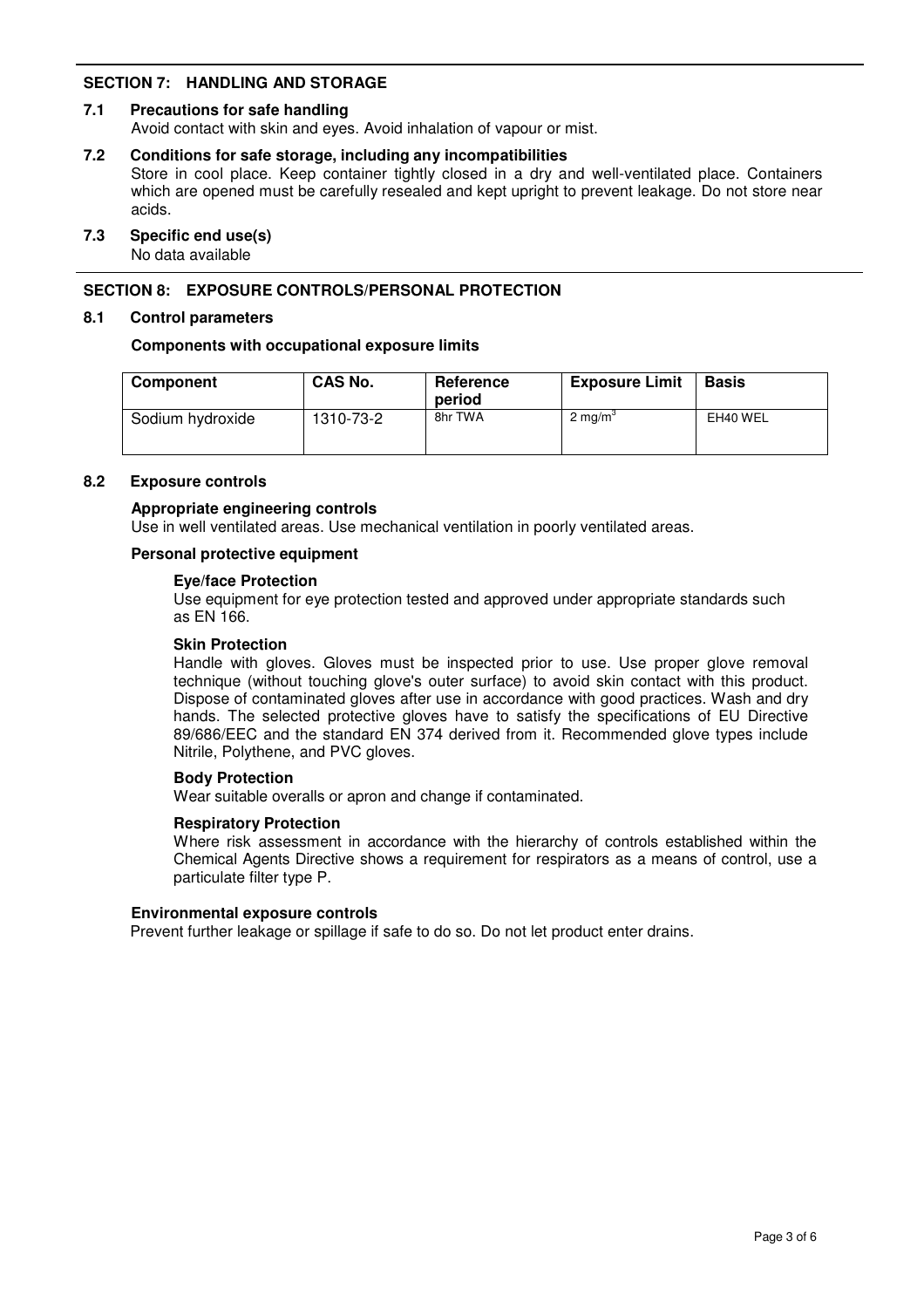## **SECTION 9: PHYSICAL AND CHEMICAL PROPERTIES**

## **9.1 Information on basic physical and chemical properties**

|     | a)      | Appearance                                   | Form: liquid            |
|-----|---------|----------------------------------------------|-------------------------|
|     | b)      | Odour                                        | None                    |
|     | c)      | <b>Odour Threshold</b>                       | no data available       |
|     | d)      | рH                                           | >12.5                   |
|     | e)      | Melting point/freezing point                 | no data available       |
|     | f)      | Initial boiling point                        | no data available       |
|     | g)      | Flash point                                  | no data available       |
|     | h)      | Evaporation rate                             | no data available       |
|     | i)      | Flammability (liquid)                        | Non Flammable           |
|     | j)      | Upper/lower flammability or explosive limits | no data available       |
|     | k)      | Vapour pressure                              | no data available       |
|     | $\vert$ | Vapour density                               | no data available       |
|     | m)      | Relative density                             | no data available       |
|     | n)      | Water solubility                             | Fully miscible in water |
|     | O)      | Partition coefficient (n- octanol/water)     | no data available       |
|     | p)      | Auto-ignition temperature                    | no data available       |
|     | q)      | Decomposition temperature                    | no data available       |
|     | r)      | Viscosity                                    | no data available       |
|     | s)      | <b>Explosive properties</b>                  | None                    |
|     | t)      | Oxidizing properties                         | None                    |
| 9.2 |         | Other safety information                     |                         |

## **SECTION 10: STABILITY AND REACTIVITY**

**10.1 Reactivity** No data available on mixture.

No data available

- **10.2 Chemical stability** Expected to be stable at normal temperatures and under recommended storage conditions.
- **10.3 Possibility of hazardous reactions** No data available.
- **10.4 Conditions to avoid** Avoid contact with acids. High temperature (>50°C), sources of ignition & direct sunlight.
- **10.5 Incompatible materials** Acids.
- **10.6 Hazardous decomposition products** No hazardous decomposition products when stored and handled correctly.

## **SECTION 11: TOXICOLOGICAL INFORMATION**

## **11.1 Information on toxicological effects**

#### **Acute toxicity**

 $LD_{50}$  (oral)/LD<sub>50</sub> (dermal)/LC<sub>50</sub> (inhalation): No acute lethal effects.

#### **Skin corrosion/irritation** Skin - Human - Severe skin irritation and chemical burns

## **Serious eye damage/eye irritation**

Eyes - rabbit - Severe eye irritation, corneal burns and possible permanent blindness

## **Respiratory or skin sensitisation**

No known sensitisation potential.

## **Germ cell mutagenicity**

No known mutagenic potential.

#### **Carcinogenicity**

IARC: No component of this product present (as supplied) at levels greater than or equal to 0.1% is identified as probable, possible or confirmed human carcinogen by IARC.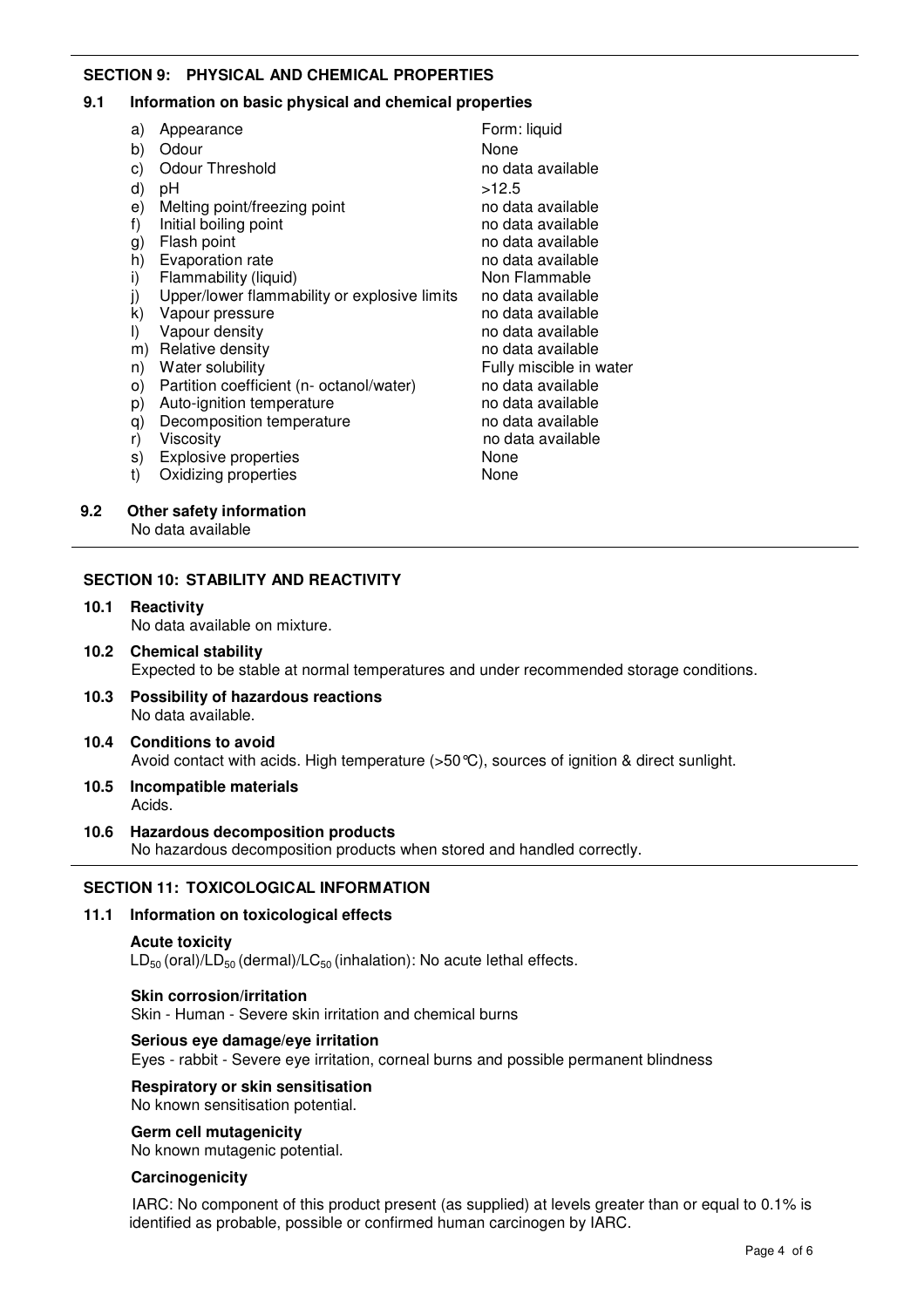## **SECTION 11: TOXICOLOGICAL INFORMATION (Continued)**

#### **Reproductive toxicity**

No known reproductive effects

## **Specific target organ toxicity - single exposure**

No data available on mixture. Inhalation of significant vapours or mists may cause transient respiratory irritation.

#### **Specific target organ toxicity - repeated exposure**

No data available.

#### **Aspiration hazard**

No data available on mixture. Not expected to pose an aspiration hazard.

## **Potential health effects**

| <b>Inhalation</b>                | Excessive inhalation of vapours, aerosols or mists may cause transient<br>respiratory tract irritation.                                                                                                                      |
|----------------------------------|------------------------------------------------------------------------------------------------------------------------------------------------------------------------------------------------------------------------------|
| Ingestion<br><b>Skin</b><br>Eyes | Will cause serious chemical burns and damage to the gastrointestinal system.<br>May cause severe chemical burns and skin ulceration<br>Causes severe eye damage and possible permanent blindness if not treated<br>promptly. |

## **Signs and Symptoms of Exposure**

Ingestion may cause nausea, vomiting, severe abdominal pain and convulsions. Without treatment, death may occur. Contact with skin, eyes and mucous membranes may lead to acute severe blistering, ulceration and chemical burns including permanent eye damage.

## **Additional Information**

Not available.

## **SECTION 12: ECOLOGICAL INFORMATION**

**12.1 Toxicity**

Strongly Alkaline solutions will be hazardous to aquatic life

- **12.2 Persistence and degradability** No data available.
- **12.3 Bioaccumulative potential** No data available. Not expected to bioaccumulate.
- **12.4 Mobility in soil** No data available.
- **12.5 Results of PBT and vPvB assessment** No data available. Will not meet PBT or vPvB criteria.
- **12.6 Other adverse effects** No data available.

## **SECTION 13: DISPOSAL CONSIDERATIONS**

## **13.1 Waste treatment methods**

#### **Product**

Material is classified as hazardous waste under the Hazardous Waste Regulations 2005 (as amended). Contact a licensed professional waste disposal service to dispose of this material.

## **Contaminated packaging**

Dispose of as unused product.